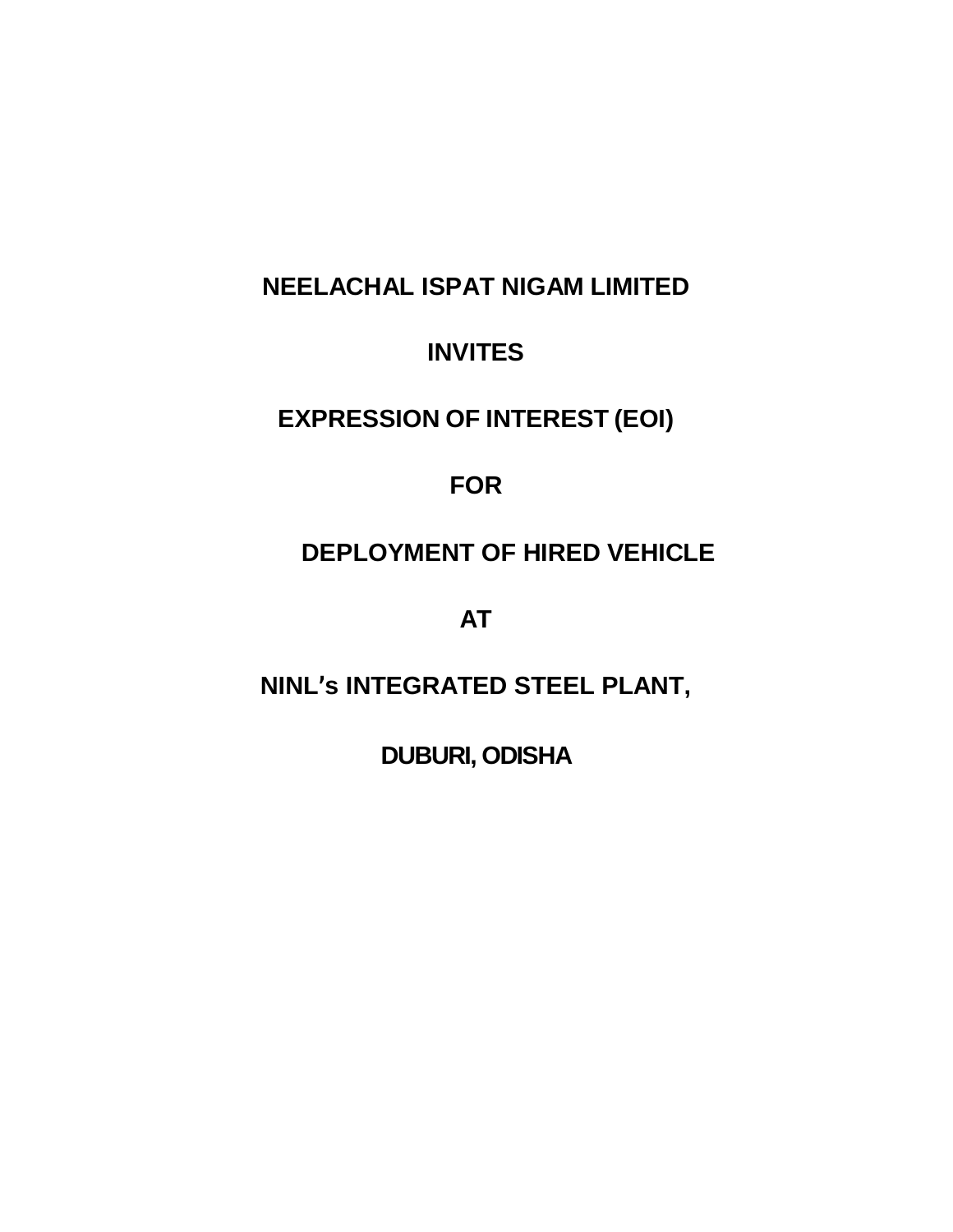## **NOTICE INVITING EOI**

M/s NEELACHAL ISPAT NIGAM LIMITED (here in after referred to as NINL), Kalinganagar, Duburi, Odisha, India invites EOI for DEPLOYMENT OF HIRED VEHICLES FOR DAILY USE ON REGULAR / MONTHLY BASIS AS AND WHEN REQUIREDAT SHORT NOTICE IN AND AROUND Duburi, Jajpur within radius of 200 KM at NINL, Duburi, from interested agencies as detailed herein below:

NINL intends to deploy hired vehicles on 24 Hr basis (NON AC) and 12 Hr basis (Both AC & NON AC) and casual vehicles for Plant site at NINL, Duburi

Interested agencies may furnish their EOI along with all necessary documents in support of their credentials in a sealed envelope along with the covering letter duly signed by an authorized signatory in conformity to the details furnished below:

| 1.0 | EOI notice No.:                                                        | NINL/CC/2019-20/837, dated 02.07.2019                                                                                                                                                                                                                 |
|-----|------------------------------------------------------------------------|-------------------------------------------------------------------------------------------------------------------------------------------------------------------------------------------------------------------------------------------------------|
| 2.0 | Type of EOI:                                                           | Open                                                                                                                                                                                                                                                  |
| 3.0 | Participants:                                                          | Sole agency/Partnership/Company                                                                                                                                                                                                                       |
| 4.0 | Name of work:                                                          | Deployment of hired vehicle on 24 Hr basis (NON AC)<br>and 12 Hr basis (Both AC & NON AC) for DAILY USE<br>ON REGULAR / MONTHLY BASIS AS and WHEN REQUIRED<br>AT SHORT NOTICE IN AND AROUND Duburi, Jajpur within<br>radius of 200 KM at NINL, Duburi |
| 5.0 | Location of work:                                                      | Neelachal Ispat Nigam Limited, Kalinganagar<br>Industrial Complex, Duburi, Dist. Jajpur, Odisha,<br>India.                                                                                                                                            |
| 6.0 | Mode of work:                                                          | On hiring basis                                                                                                                                                                                                                                       |
| 7.0 | <b>EOI Documents</b><br>Download Start<br>Date & Time from<br>Website: | 02.07.2019 (14.00 Hrs) (IST)                                                                                                                                                                                                                          |
| 8.0 | Last Date & Time of<br>submission of EOI :                             | 15.07.2019 (15.00 Hrs) (IST)                                                                                                                                                                                                                          |
|     | EOI Opening:                                                           | 15.07.2019 (15.00 Hrs) (IST)                                                                                                                                                                                                                          |
| 9.0 | Website on which<br><b>EOI</b> notice<br>available:                    | www.ninl.in                                                                                                                                                                                                                                           |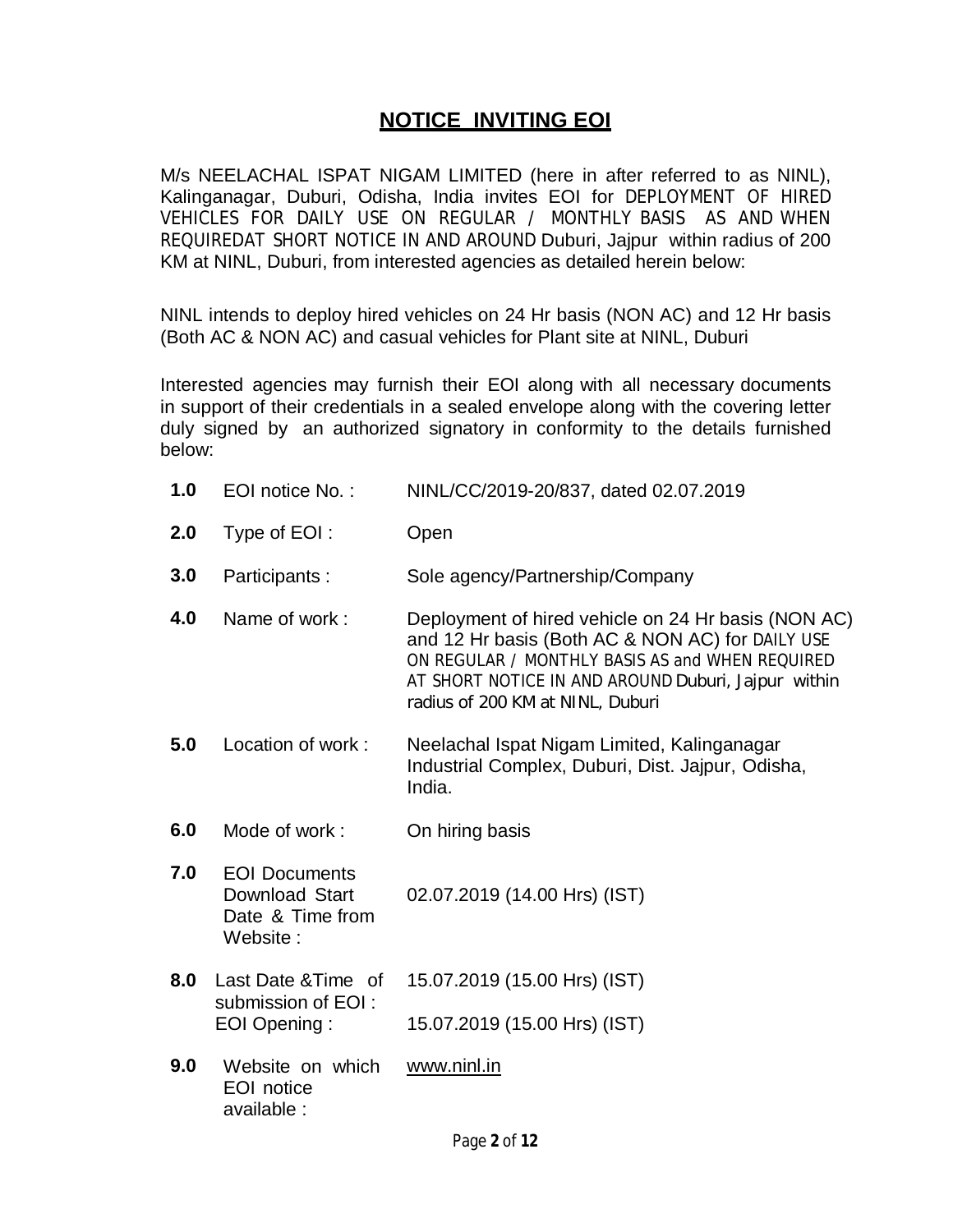- **10.0** (a) Address for submission of EOI : (b) Address for Preproposal Meeting : Sr. Mgr. (WCC), Neelachal Ispat Nigam Limited, Kalinganagar Industrial Complex, Duburi, Dist.: Jajpur, Odisha – 755 026, India. Neelachal Ispat Nigam Limited, Kalinganagar Industrial Complex, Duburi, Dist.: Jajpur, Odisha – 755 026, India. **11.0** Contact Person : Name: Mr. S. Mohanty, Sr. Manager (WCC) Email ID: contractcell\_ninl@rediffmail.com **12.0** Cost of EOI document : NIL **13.0** Earnest Money NIL
- **14.0** Language of Proposal : The EOI Proposal prepared and submitted by the agencies and all correspondence & documents related to the EOI proposal exchanged between the agency and NINL shall be written in English language.
- **15.0** Venue & Deadline for submission of EOI application : EOI proposals, in its complete form in all respects as specified in the EOI notice, shall be submitted to NINL at the address specified above on or before the specified due date & time of submission. NINL may, at its discretion, extend the deadline for submission of EOI bids by issuing an addendum to be made available on the website mentioned above.

Any amendment issued prior to due date of submission would be put on the above mentioned website. It would be presumed that agencies have examined all amendments on the website and have submitted their proposals accordingly.

#### **16.0 Objective of EOI**

Deposit :

The objective of this EOI is to identify prospective resourceful agencies having expertise, experience, and interest to team up with NINL and deploy vehicle on hiring basis as per the need of NINL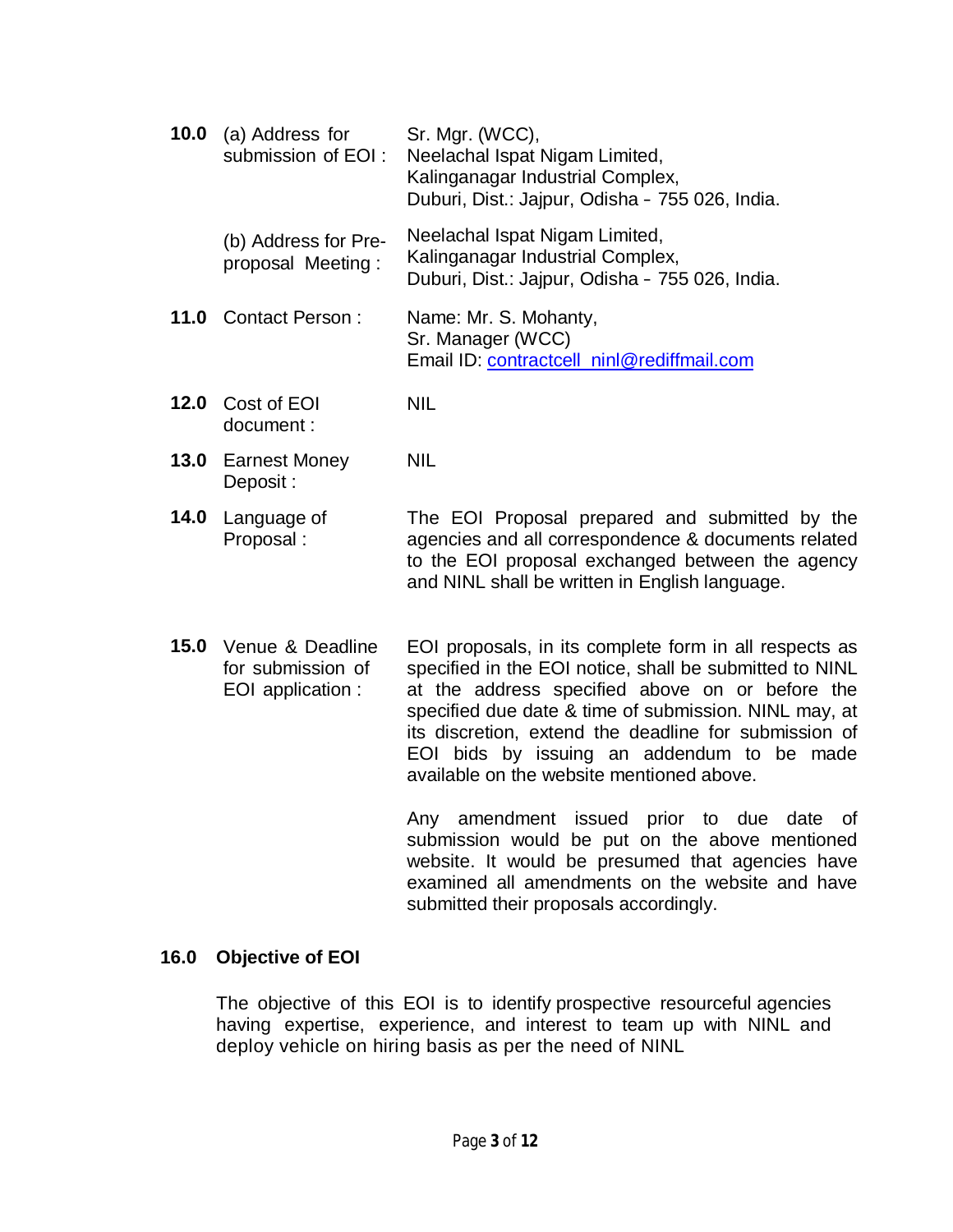### **17.0 General Terms and Conditions**

- 1. Expression of interest is invited from individual/firm/Co. for hiring of SUV(s)/Car(s) for official use on regular/monthly basis and casual basis, for deployment in and around Duburi, Jajpur, within a radius of 200 KM.
- 2. Types of vehicle required to be engaged on hire (AC/Non AC) :
	- a. Three box sedan cars (TATA Indigo/ Maruti Dzire/Hyundai Accent/ Honda Amaze etc)
	- b. SUVs (Bolero/Tata Sumo equivalent)
	- c. Scorpio/ Innova
	- d. Honda City
	- e. Maruti Ertiga
- 3. The agency will provide vehicle services to NINL for internal and external movement as and when required on day to day basis.
	- a. The agency shall provide 02 numbers of three box sedan cars (AC) of medium segment (Swift Dezire or TATA Indigo eCS or equivalent) on monthly basis, 11 nos of SUV i.e Bolero/TATA SUMO or equivalent (Non AC / provision of AC) on 12 Hr basis and 02 nos of Bolero (Non AC) on 24 Hr basis and vehicles as and when required on casual basis. The quantity of vehicles may increase or decrease as per need of NINL.
	- b. The vehicles deployed on monthly basis should have GPRS facility to locate the vehicle easily for better time management.
- 4. The agency shall start operating vehicle services within 15 (Fifteen) days of receipt of intimation.
- 5. Vehicle shall be provided with drivers, having valid requisite vehicle driving license.
- 6. Driver shall adhere to NINL safety rules
- 7. All the major/ minor injuries and maladies to drivers shall be treated by agency at no extra cost of NINL.
- 8. No idle charges on what so ever account shall be entertained.
- 9. Inspection and approval of the vehicle shall be done by NINL authority before deployment of vehicle.
- 10. All applicable taxes (i.e. any entry tax, RTO fees, Road tax, PUC etc) pertaining to state of Odisha/ Govt of India shall be borne by agency. RTO passing should be "Tpermitted".
- 11. Insurance: Vehicle should have necessary third party liability Insurance including passenger for their full value. No claim shall be entertained by NINL on this account.
- 12. Servicing and maintenance of vehicle is in agency's scope.
- 13. Safety equipments (if any) as required shall be in agency's scope.
- 14. All statutory approvals in agency's scope.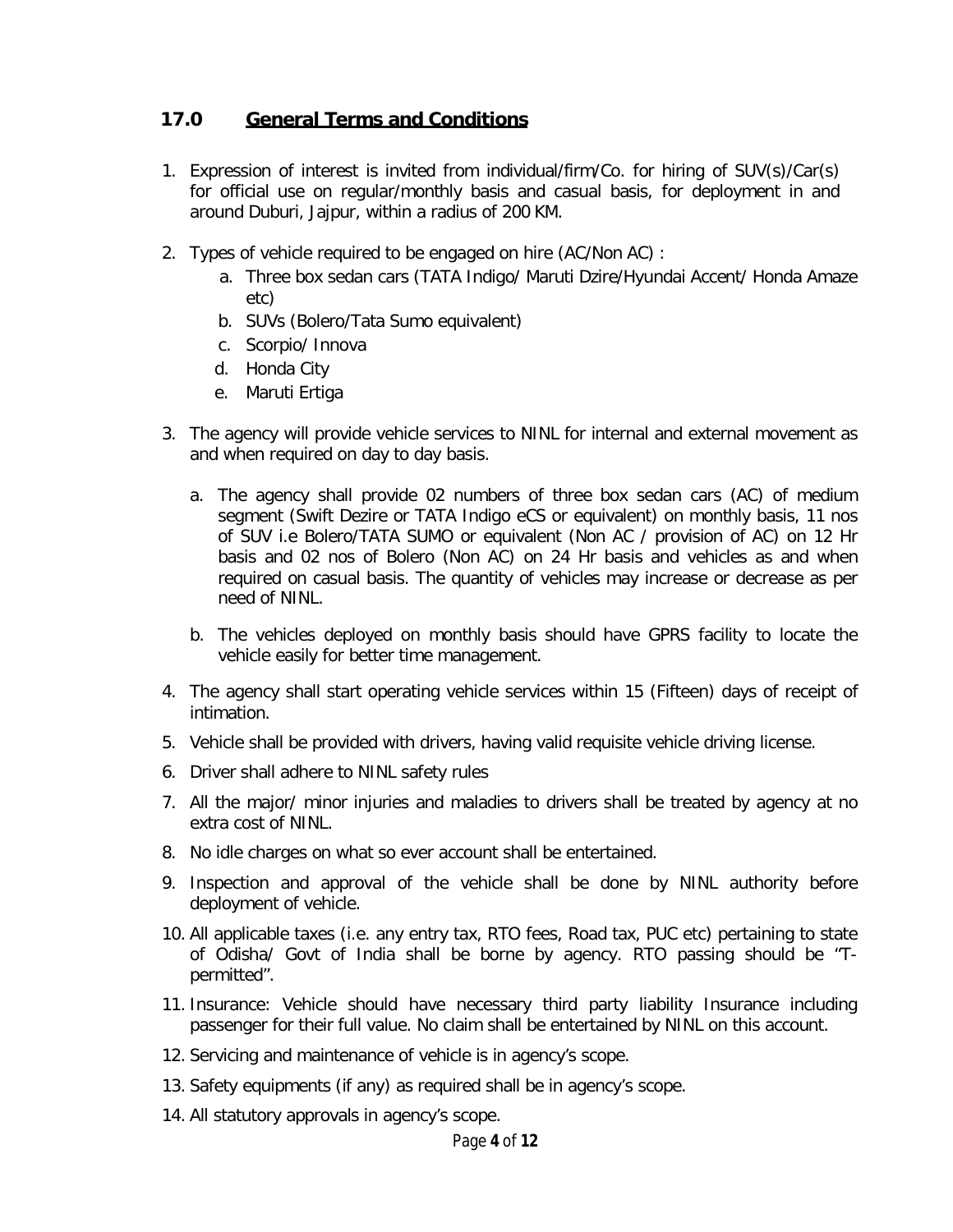- 15. Accommodation, food, transport of the drivers shall be arranged by agency
- 16. The Vehicles i.e. Bolero and three box sedan cars of midsize segment (Both AC & Non-AC) will be allowed 2 days rest in a month and based on its use, the travel agencies will be paid proportionately if the vehicle is used in rest days. In case the vehicle is used for less nos. of days in a month, proportionate amount to be deducted after taking care of rest days. In case the vehicle is required for whole period of the month, the party has to arrange the vehicle for the same without any hesitation. Rate for casual hiring is inclusive of Fuel and all other charges. Minimum rate of hiring will be the rate for 8 hours. Vehicles for casual hiring should be fixed either on the basis of Kilometer covered or on the basis of hours of use of vehicles whichever is **higher**, subject to the minimum charges prescribed above. A proper record should be maintained in the logbook.
- 17. Reporting and releasing time of the vehicles will be at plant site office/Neelachal House as decided/communicated by the Administration Department, NINL from time to time. But the usual timing of deployment of vehicle will be 8.00 AM to 8.00 PM (for 12 Hr vehicles).
- 18. Vehicle should report in time as instructed by the Controlling Officer (Administration department)
- 19. The monthly running KM ceiling of 12 hours duty vehicles (Both AC & Non-AC) will be within 3000 KM.
- 20. The monthly running KM. ceiling of 24 hours duty vehicles will be within 4000 KM. However, the agency will provide at least two drivers in case of 24 hours duty hired vehicles.
- 21. Overtime beyond normal working hour of 12 hours, duly certified by user in the log book (except 24 hours vehicles) shall be payable extra.
- 22. Likewise, night halt on outstation duty for 12 hours running vehicles only, shall be payable extra.
- 23. Govt. taxes (Toll & Parking etc.) will be reimbursed only on submission of documents.
- 24. The vehicle may be used on specific official duty to Bhubaneswar (Registered office of the organization) or to other official assignments at Cuttack, Jatani, Paradeep, Mines area or any other places as per official requirement against approved request. On specific occasions the vehicle may be used to deliver small consignments (Goods of light nature) as per the need of NINL.
- 25. In case of break-down, the agency shall make alternative arrangement of vehicle within one hour time.
- 26. The agency should abide by all instructions and directions issued to them from time to time by NINL
- 27. The agency must ensure sufficient fuel/ lubricants and good tyres in road worthy condition for rendering smooth services. For the preventive maintenance, immediate action shall be taken by agency to ensure replacement of vehicle with onward intimation to ADMN.
- 28. The Agency will provide mobile phone to each vehicle driver and the contact nos. to be provided to NINL (Admn.) before deployment of vehicle.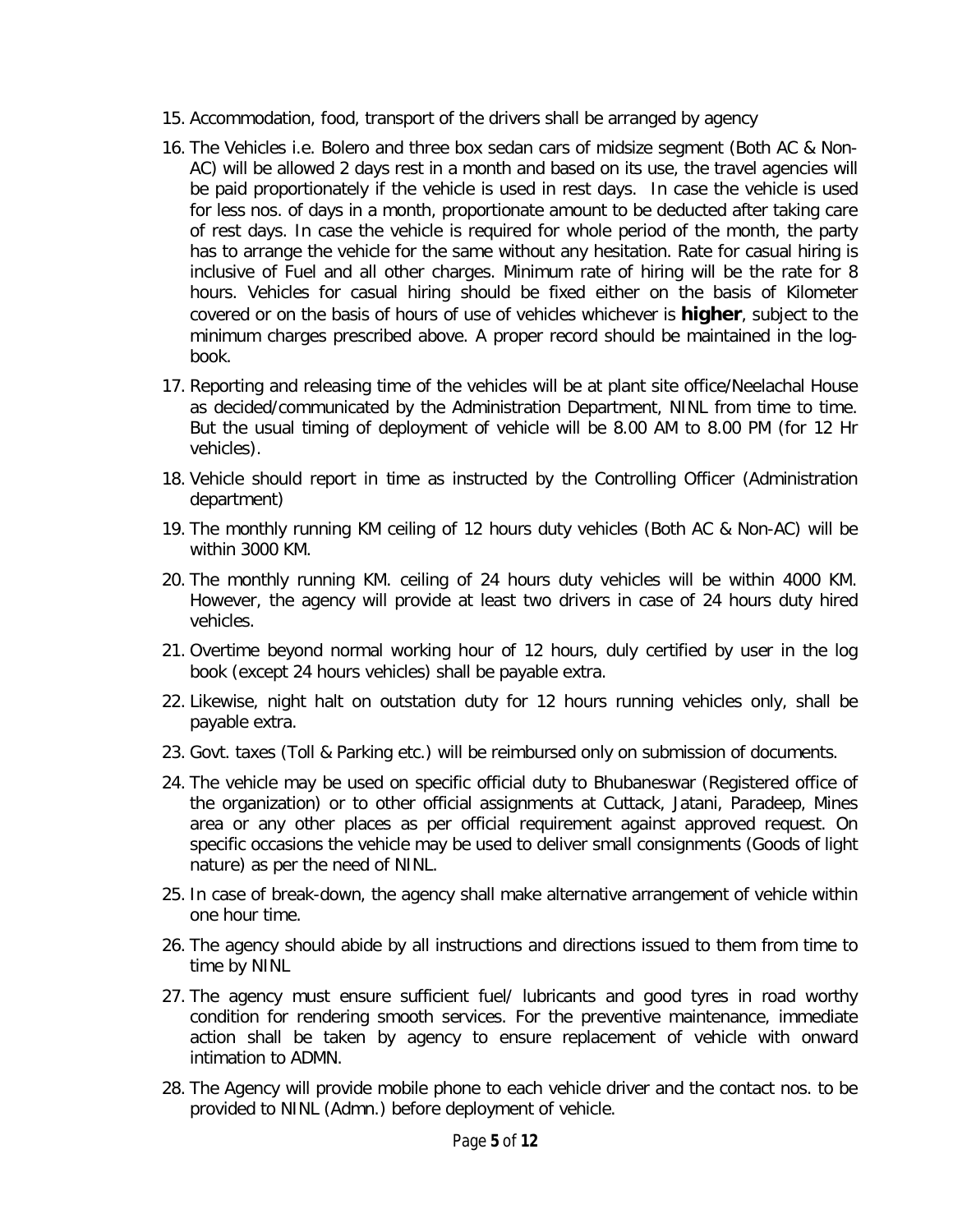- 29. Use of AC will be as per eligibility criteria. However, as a special case, necessary instruction may be given by controlling officer (Administration department) seeking approval of concerned authority for using AC vehicles. The payment of such cases will be processed accordingly.
- 30. The agency must maintain vehicle-wise log-book i.e. location of movement, Opening /Closing Kilometre, reporting / releasing time. Tampering of speedometer reading or indulging in any malpractice will be liable for strict action as deemed fit, including termination of contract.
- 31. The agency has to provide placards made of plywood for each vehicle and to ensure that the driver display the same while on duty particularly at Railway Station and at the Air port.
- 32. The driver of the vehicle will be well dressed and well behaved. Any genuine complaint received from the user of the Bolero and Cars will be viewed seriously. The agency has to take suitable action against the driver including removal of the driver from duty and at the same time shall provide a new driver immediately.
- 33. The driver of the respective vehicle should strictly follow traffic rules and must possess valid driving license and valid gate pass issued by NINL. Driver of the vehicle should drive without taking liquor or any intoxicating drugs while on duty. On receipt of report of driving under intoxication, the driver should be removed forthwith and another driver should be engaged by the agency.
- 34. **Time Schedule:** The time schedule of the above scope of the work may be considered to be 24 months (max.) from the Effective date of engagement of vehicle in NINL.
- 35. **Rates:** Price shall remain firm during the tenure of vehicle deployment, except escalation/de-escalation towards diesel, as declared by Govt. of India from time to time along with statutory variations in the taxes and duties. Diesel at the prevailing price (in relation to will be reimbursed to the agency). The prevailing price shall be taken on the basis of retail sale price of fuel in nearest outlet of Indian Oil Company / BPCL as on the date of enhancement. Regarding the rate structure the agency may fill the proposed rate structure, attached at Annexure-I.

#### **18.0 Pre-proposal Meeting**

A pre-proposal meeting will be held on 01.07.2019 at NINL's office at Duburi, Jajpur in order to clarify any doubts of the intending bidders. During the meeting, the bidders are required to present techno-economical aspects to be offered by them inter-alia including parameters such as technical specifications, quality bench marks, delivery milestones, etc. Bidders interested in participation in the Pre-Bid Meeting may submit their consent through email prior to the pre-bid meeting:

#### **19.0 Right to the content of the proposal:**

For all the EOI bids received before the last date and time of EOI submission, the EOI will become the property of NINL and will not be returned after opening of the EOIs. NINL is not restricted in its rights to use or disclose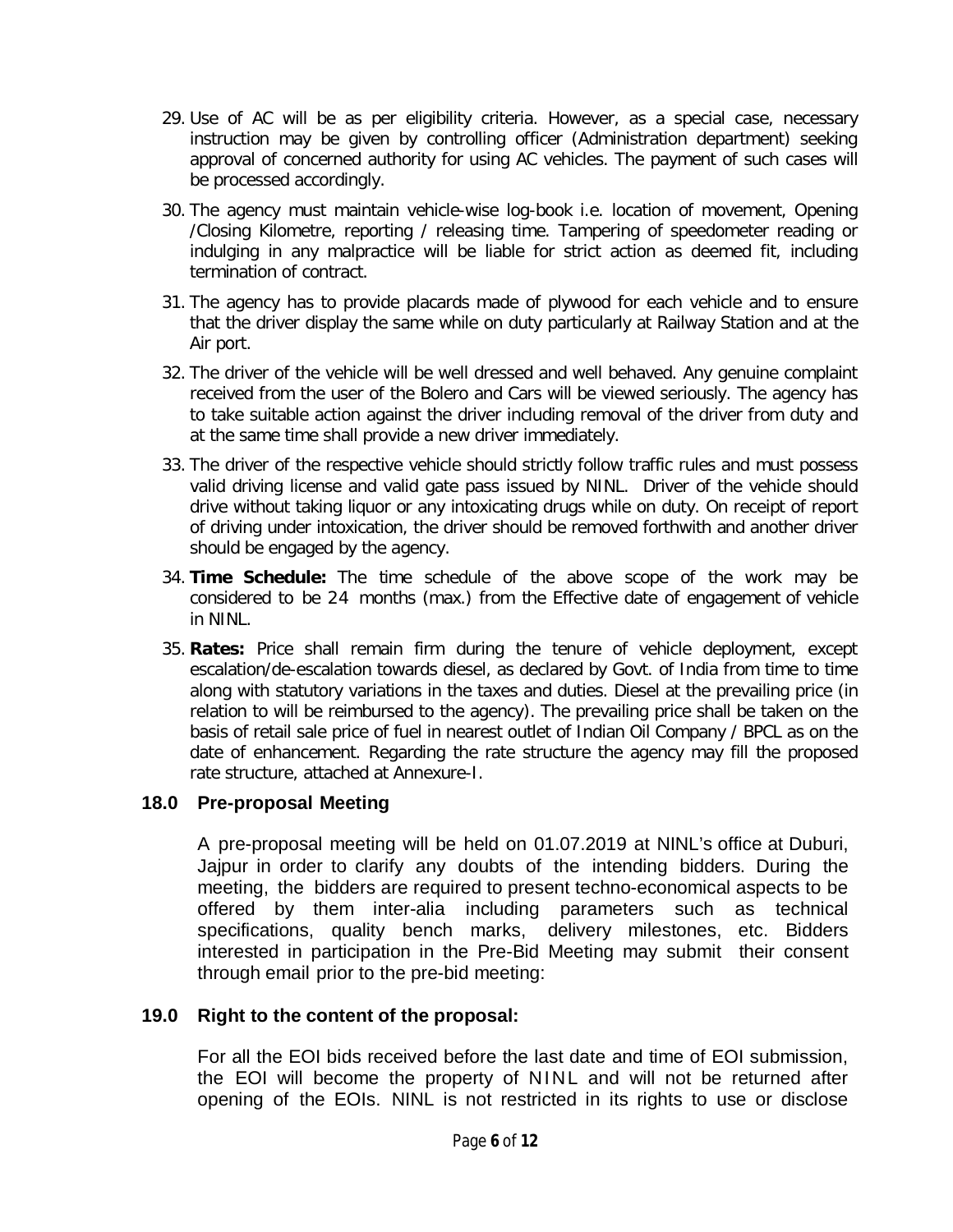any or all of the information contained in the EOI and can do so without compensation to the applicants. NINL shall not be bound by any language in the applications indicating the confidentiality of the EOI applications or any other restriction on its use or disclosure.

### **20.0 Acknowledgement of Understanding of Terms**

By submitting an EOI application, each applicant shall be deemed to acknowledge that it has carefully read all sections of this EOI, including all forms, schedules and annexure here to, and has fully informed itself as to all existing conditions and limitations.

#### **21.0 Submission of EOI Proposal:**

All pages of the EOI Proposal document shall be stamped & signed by the authorized person of the firm/company/organization of applicant. Power of Attorney in favour of signatory to EOI application shall be submitted along with the Proposal.

**22.0** EOI application shall be prepared and submitted in one (1) Original and one (1) copy in a sealed envelope superscribing **"EOI for Deployment of Hired Vehicles at NINL"** and addressed as per Clause 10.0 of this document.

#### **23.0 DISCLAIMER:**

The issue of this EOI document does not, in any way commit, or otherwise oblige NINL to proceed with all or any of the proposals received. The EOI request is not the subject of any process contract or any contractual obligation between NINL and the applicant or potential applicants. NINL may at its absolute discretion, elect to abandon any part or whole of the process without giving prior intimation to the applicant or potential applicants. NINL reserves the right to consider or reject any proposal at any point of time without assigning any reasons, whatsoever.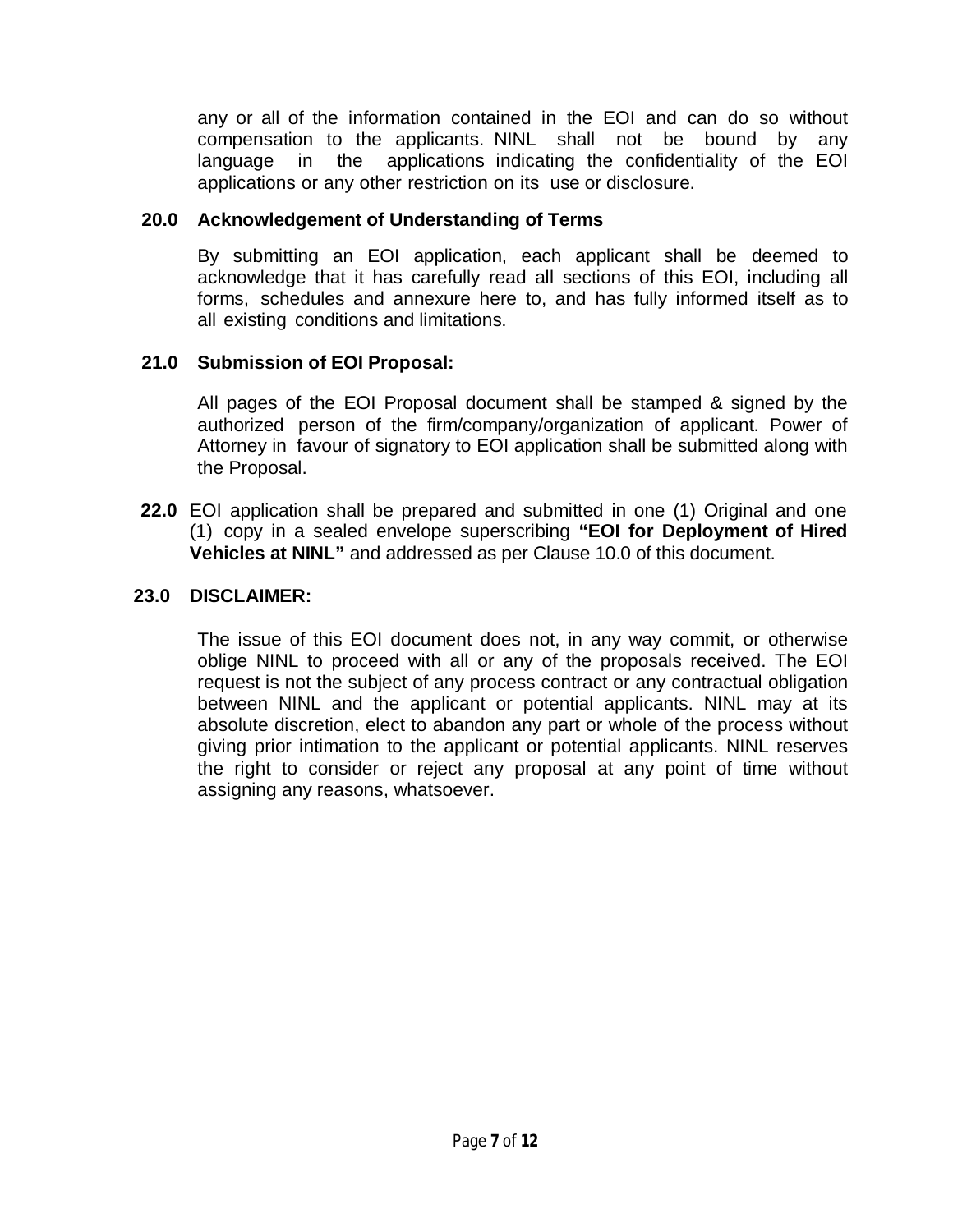### **Rate Proposal:**

| SI<br><b>No</b> |   |        | Description                                                         | Proposal<br>from agency | Remark |
|-----------------|---|--------|---------------------------------------------------------------------|-------------------------|--------|
| 01              |   |        | Deployment of hired vehicle on 24 Hr basis (NON AC) SUV             |                         |        |
|                 |   |        | (Bolero or equivalent)                                              |                         |        |
|                 | A |        | Fixed Monthly charges (Rs)                                          |                         |        |
|                 | B |        | Variable charges (Rs)                                               |                         |        |
|                 |   |        | Fuel reimbursement<br>?KM/Ltr)                                      |                         |        |
|                 |   | ii     | Mobil reimbursement<br>(? KM/Ltr)                                   |                         |        |
|                 |   |        |                                                                     |                         |        |
| 02              |   |        | Deployment of hired vehicle on 12 Hr basis (NON AC/AC)              |                         |        |
|                 |   |        | SUV (Bolero or equivalent)                                          |                         |        |
|                 | A |        | Fixed Monthly charges (In Rs)                                       |                         |        |
|                 | B |        | Variable charges (In Rs)                                            |                         |        |
|                 |   |        | Fuel reimbursement for NON AC use<br>$($ ?KM/Ltr)                   |                         |        |
|                 |   | ii     | Fuel reimbursement for AC use<br>?KM/Ltr)                           |                         |        |
|                 |   | iii    | Mobil reimbursement<br>(? KM/Ltr)                                   |                         |        |
|                 |   | iv     | Night halt charges                                                  |                         |        |
|                 |   | $\vee$ | Overtime (Per Hour)                                                 |                         |        |
|                 |   |        |                                                                     |                         |        |
| 03              |   |        | Three box sedan cars of medium segment (Swift Dezire or             |                         |        |
|                 |   |        | TATA Indigo eCS or equivalent) /(AC))                               |                         |        |
|                 | A |        | Fixed Monthly charges (Rs)                                          |                         |        |
|                 | B |        | Variable charges (Rs)                                               |                         |        |
|                 |   |        | Fuel reimbursement ( ?KM/Ltr) for AC use                            |                         |        |
|                 |   | ii     | Mobil reimbursement (? KM/Ltr)                                      |                         |        |
|                 |   | iii    | Night halt charges                                                  |                         |        |
|                 |   | iv     | Overtime (Per Hour)                                                 |                         |        |
|                 |   |        |                                                                     |                         |        |
| 04              |   |        | Deployment of Casual Vehicle (complete proposal may be<br>attached) |                         |        |

#### Casual Vehicle:

| -SI | Type    | of Rate per day Free KM Rate per Night Halt   Over time Remark |            |           |         |             |  |
|-----|---------|----------------------------------------------------------------|------------|-----------|---------|-------------|--|
| No  | vehicle | (8 Hr)                                                         | (Optional) | <b>KM</b> | charges | charges per |  |
|     |         |                                                                | per day    |           |         | Hr          |  |
|     |         |                                                                |            |           |         |             |  |
|     |         |                                                                |            |           |         |             |  |
|     |         |                                                                |            |           |         |             |  |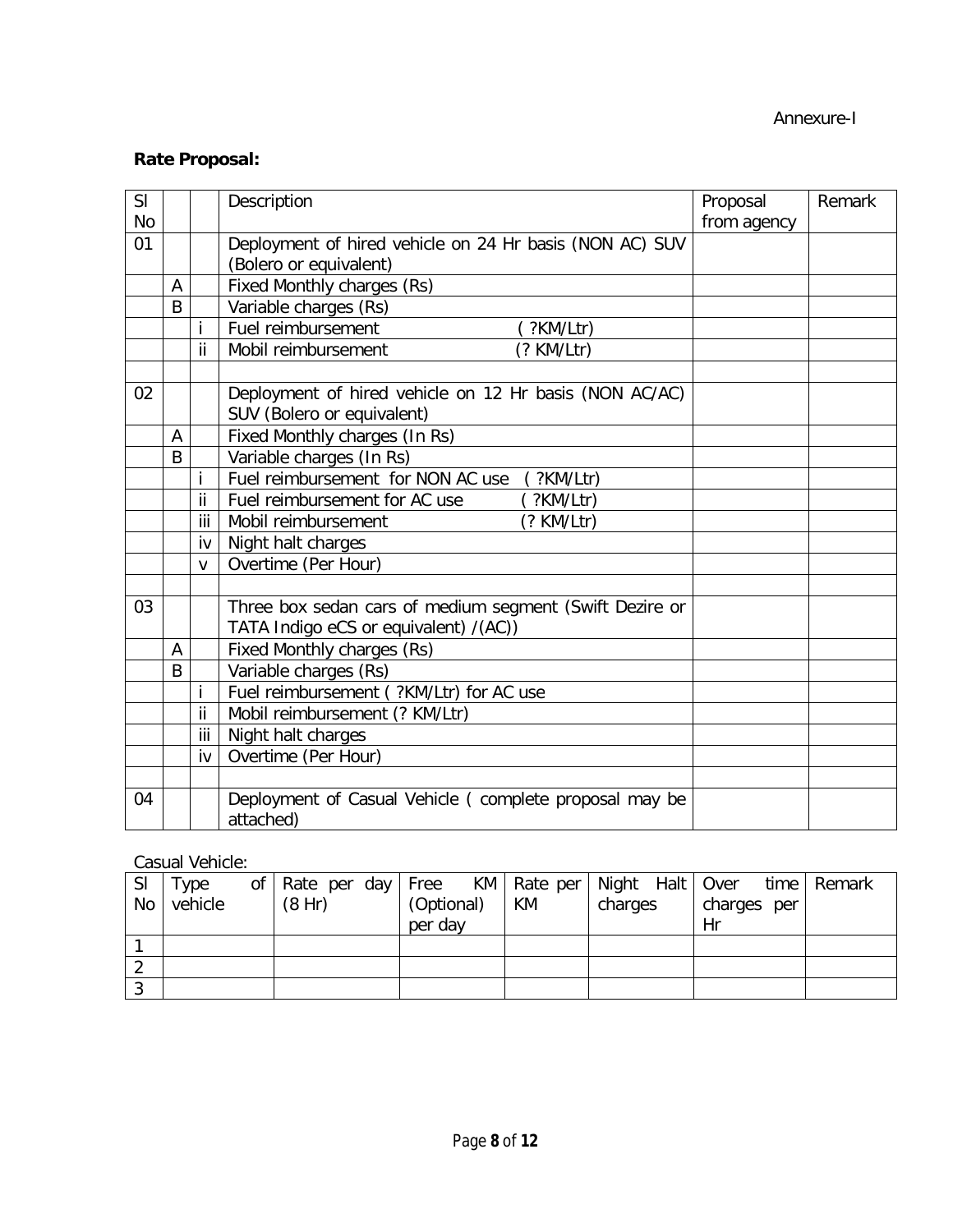#### Details of Vehicles in Possession (To be enclosed along with the application form)

A. The details of vehicles owned & offered for hiring of vehicles:

| SI.<br>No. | Vehicle Model<br>& Make | Year<br>of<br>manufacture | Registration<br>Number | <b>Mass</b><br>Emission<br>Standard | Ac / Non-<br>AC | Colour |
|------------|-------------------------|---------------------------|------------------------|-------------------------------------|-----------------|--------|
|            |                         |                           |                        |                                     |                 |        |
|            |                         |                           |                        |                                     |                 |        |
|            |                         |                           |                        |                                     |                 |        |
|            |                         |                           |                        |                                     |                 |        |
|            |                         |                           |                        |                                     |                 |        |
|            |                         |                           |                        |                                     |                 |        |
|            |                         |                           |                        |                                     |                 |        |

B. The details of vehicles, under lease/hire agreement with other owners (agreement in nonjudicial stamp paper to be submitted) offered for hiring:

| SI. | Vehicle Model | 0f<br>Year  | Registration | <b>Mass</b>          | Ac / Non- | Colour |
|-----|---------------|-------------|--------------|----------------------|-----------|--------|
| No. | & Make        | manufacture | Number       | Emission<br>Standard | AC        |        |
|     |               |             |              |                      |           |        |
|     |               |             |              |                      |           |        |
|     |               |             |              |                      |           |        |
|     |               |             |              |                      |           |        |
|     |               |             |              |                      |           |        |
|     |               |             |              |                      |           |        |
|     |               |             |              |                      |           |        |

Signature of the applicant

Seal & Date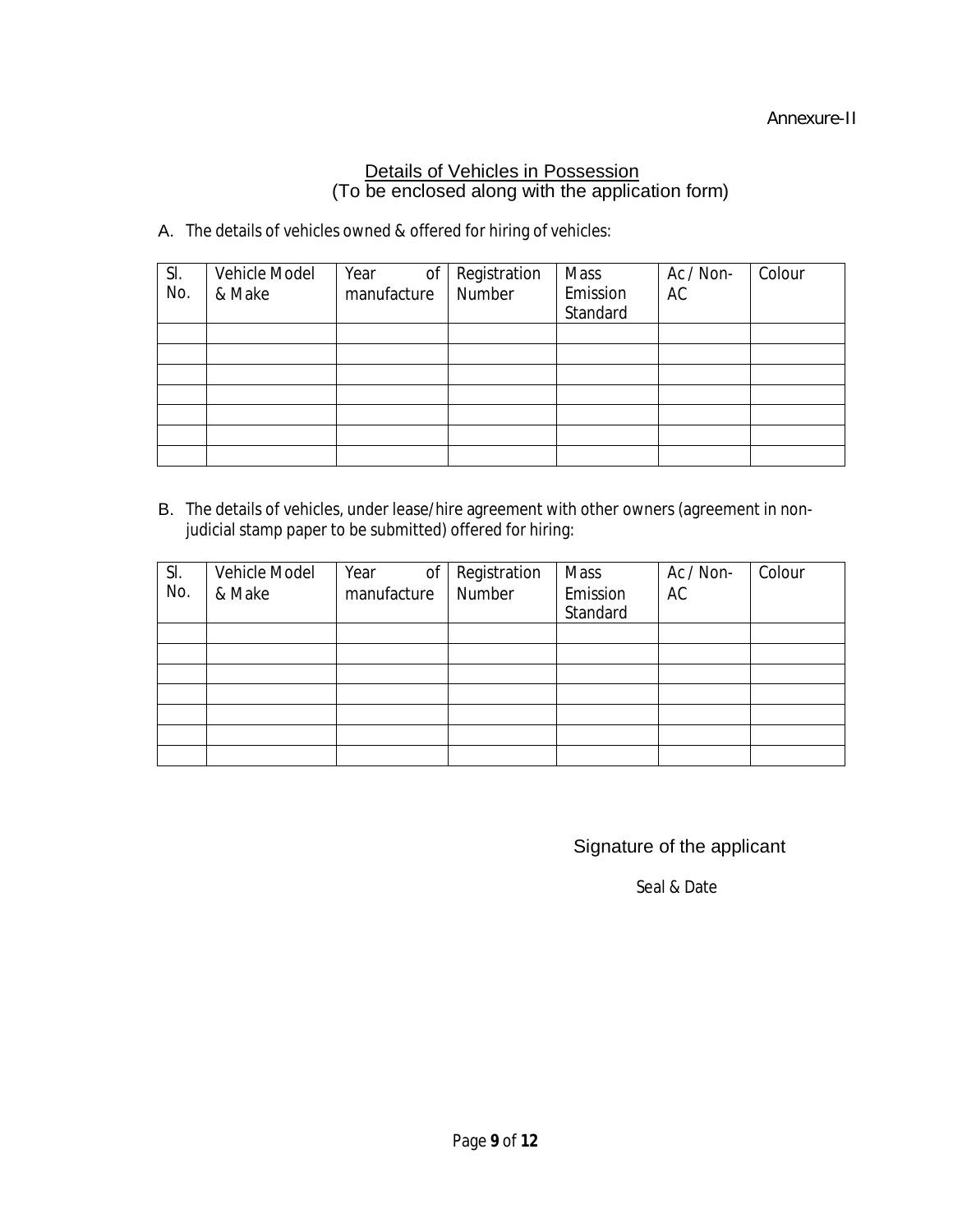### **APPLICATION FORM FOR EXPRESSION OF INTEREST FOR HIRING OF VEHICLE**

To,

The Sr. Mgr. (WCC), Neelachal Ispat Nigam Ltd. Duburi, KNIC, Jajpur-755026

Dear Madam/Sir,

I / we express interest to engage my/ our Vehicle (s) on hire with Neelachal Ispat Nigam Ltd. I/We agrees to abide by all the terms and conditions laid down in the General Terms and Conditions of EOI No. ………………………………………...

The details of offered vehicles are furnished here below:

(To be filled in by the applicant. Enclose document where asked for)

|                | Name of the individual/Partnership<br>Firm/company:                                                                                                                                                 |  |
|----------------|-----------------------------------------------------------------------------------------------------------------------------------------------------------------------------------------------------|--|
| $\overline{2}$ | Full postal address:<br>Phone No.:-<br>Fax $No.$ :-                                                                                                                                                 |  |
| 3              | Copy of registered partnership deed/<br>power of Attorney/Certificate of<br>incorporation/memorandum of<br>Association:                                                                             |  |
| 4              | Copy of Agreement in Non-judicial Stamp<br>Paper from the owner(s) of the vehicle<br>(s) (if the vehicle is to be operated by the<br>applicant other than the owner)                                |  |
| 5              | Copy of Registration of vehicle(s) in the<br>name of individual / partnership<br>Firm/Company and also in possession<br>from other owners by hire/lease (as per<br>Format enclosed at Annexure-II): |  |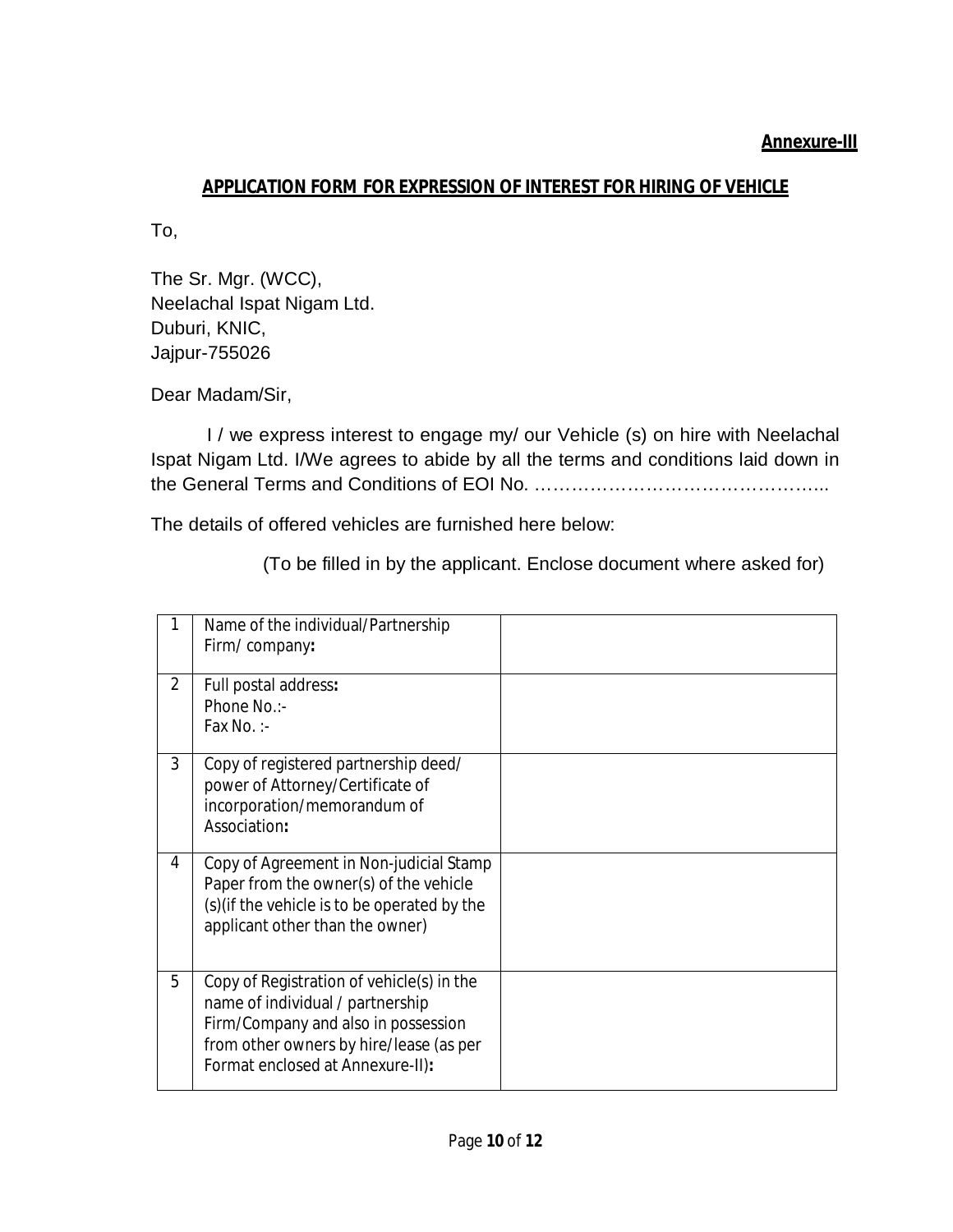| 6              | Pan No. (enclose self certificated<br>copy of PAN):                                                                                                                                                            |  |
|----------------|----------------------------------------------------------------------------------------------------------------------------------------------------------------------------------------------------------------|--|
| $\overline{7}$ | Copy of self certified service Tax<br>Registration if applicable:                                                                                                                                              |  |
| 8              | Self certified copy of Contract<br>carriage permit for each vehicle                                                                                                                                            |  |
| 9              | Willingness to engage the offered<br>vehicles: (Please tick)                                                                                                                                                   |  |
|                | a. On monthly basis                                                                                                                                                                                            |  |
|                | b. On casual basis                                                                                                                                                                                             |  |
|                | c. On monthly basis & casual basis<br>both                                                                                                                                                                     |  |
| 10             | Mention Category & number of<br>vehicle offered for empanelment<br>and its corresponding Bharat Stage II/<br>Bharat Stage III (Reference to clause no.<br>4(ii) of General terms and condition,<br>Annexure-I) |  |